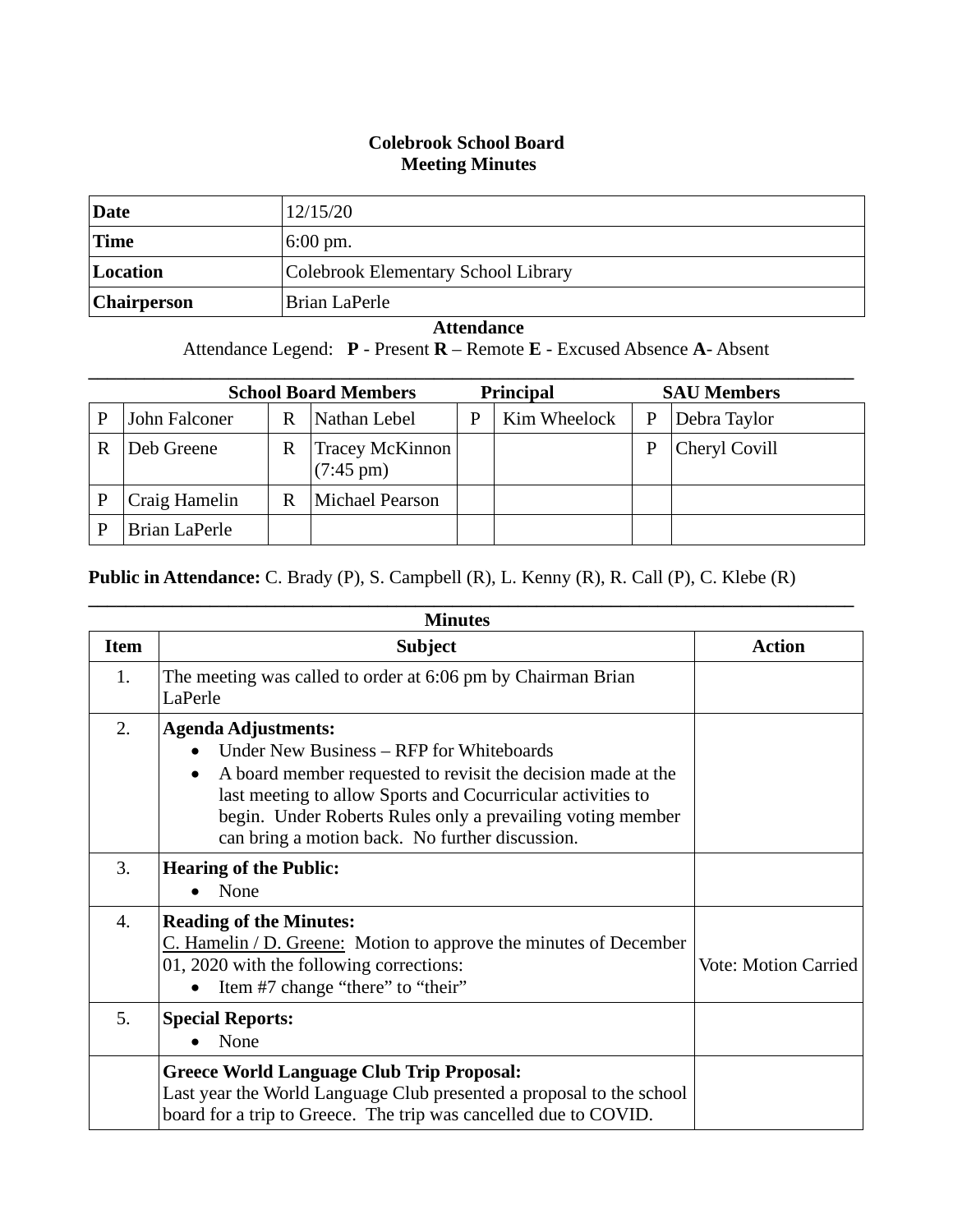|    | Lisa Kenny explained the status of the trip:<br>The executive order is still in effect for no international travel<br>However, the first of March is the last day to receive a refund.<br>$\bullet$<br>The advisors and parents would like to hear the School Boards<br>thoughts. There are 6 students that are currently signed up for<br>the trip. |                             |
|----|------------------------------------------------------------------------------------------------------------------------------------------------------------------------------------------------------------------------------------------------------------------------------------------------------------------------------------------------------|-----------------------------|
|    | J. Falconer / D. Greene: Motion to approve the trip as long as all<br>restrictions are lifted in Greece and the United States.                                                                                                                                                                                                                       | <b>Vote: Motion Carried</b> |
|    | Lisa also presented the trip for 2022 – Italy. Approximately 4 students<br>are interested in attending.<br>J. Falconer / N. Lebel: Motion to allow the 2022 trip to Italy.                                                                                                                                                                           | <b>Vote: Motion Carried</b> |
|    | L. Kenny left the meeting at 6:35 pm.                                                                                                                                                                                                                                                                                                                |                             |
| 6. | <b>School Administrator's Report: Kim Wheelock</b>                                                                                                                                                                                                                                                                                                   |                             |
|    | Grade 1 Data for Elementary<br>$\bullet$                                                                                                                                                                                                                                                                                                             |                             |
|    | Curriculum, Instruction, & Assessment<br><b>Sports and Extra-Curricular Clubs</b>                                                                                                                                                                                                                                                                    |                             |
|    | Ryan Call is willing to fill in as the Varsity Boys Basketball                                                                                                                                                                                                                                                                                       |                             |
|    | Coach for the 2020-2021 season.                                                                                                                                                                                                                                                                                                                      |                             |
| 7. | <b>Superintendent's Report: Debra Taylor</b>                                                                                                                                                                                                                                                                                                         |                             |
|    | A community wide Zoom forum was held today with<br>$\bullet$<br>presentations by Ed Laverty, Dr. Brunelle and Devon Phillips<br>o A very small group of participants<br>Presentation included an overview on the COVID-19<br>O<br>vaccine, statistics nationally and locally, and a review<br>of the importance of following safety guidelines.      |                             |
|    | On December $14th$ , the school was open to a small group of<br>$\bullet$<br>students in need of extra support services.                                                                                                                                                                                                                             |                             |
|    | Superintendent Taylor asked the board to consider closing the                                                                                                                                                                                                                                                                                        |                             |
|    | offices for a 1/2 day on Christmas Eve and New Year's Eve                                                                                                                                                                                                                                                                                            |                             |
|    | D. Greene / M. Pearson: Motion to approve closing the school and                                                                                                                                                                                                                                                                                     |                             |
|    | SAU office on the $24th$ and $31st$ .                                                                                                                                                                                                                                                                                                                | <b>Vote: Motion Carried</b> |
|    | *Columbia Board members agreed by consensus*                                                                                                                                                                                                                                                                                                         |                             |
| 8. | <b>Business Administrator's: Cheryl Covil1</b><br>The generator stopped working 2 weeks ago. It was leaking a                                                                                                                                                                                                                                        |                             |
|    | large amount of anti-freeze.                                                                                                                                                                                                                                                                                                                         |                             |
|    | Cummings of New England removed the radiator and<br>$\circ$                                                                                                                                                                                                                                                                                          |                             |
|    | hoses. There are no parts available -only after-market.                                                                                                                                                                                                                                                                                              |                             |
|    | The repair will cost approximately \$9,300.<br>$\circ$                                                                                                                                                                                                                                                                                               |                             |
|    | In interest of time and the school is the emergency site<br>$\circ$                                                                                                                                                                                                                                                                                  |                             |
|    | for the community, the Business Administrator moved<br>forward with the repair.                                                                                                                                                                                                                                                                      |                             |
|    | The flooring should be ready before school starts.                                                                                                                                                                                                                                                                                                   |                             |
|    | Still in discussion with the insurance company.<br>$\circ$                                                                                                                                                                                                                                                                                           |                             |
|    | We have 3 grants available to assist the school districts with                                                                                                                                                                                                                                                                                       |                             |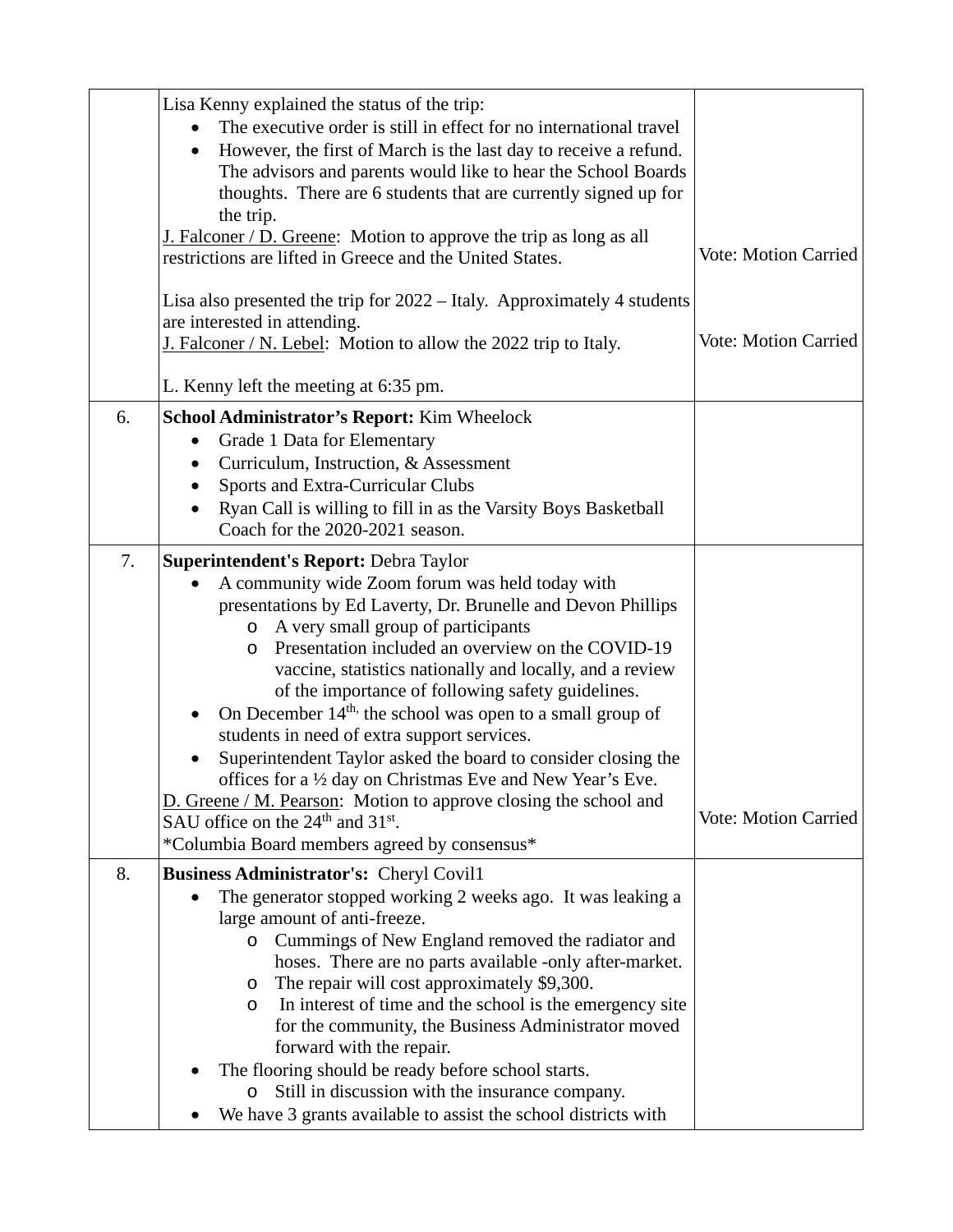|     | COVID-19 expenses.<br>The CARES funds, Supplemental Public School<br>$\circ$<br>Response Funds 1 & 2.<br>Funding from the Supplemental grants must be<br>expended and the item must be in service<br>before December 30 <sup>th</sup> .<br>Moved money from CARES to this to free up CARES<br>O<br>and put all documents cameras, printers/scanners,<br>headsets, storage materials, sprayers, etc.<br>Bottle fillers and Chromebook are still on order.<br>O                                                                                                                                                                                                                                   |                             |
|-----|-------------------------------------------------------------------------------------------------------------------------------------------------------------------------------------------------------------------------------------------------------------------------------------------------------------------------------------------------------------------------------------------------------------------------------------------------------------------------------------------------------------------------------------------------------------------------------------------------------------------------------------------------------------------------------------------------|-----------------------------|
| 9.  | NH School Board Association Business: John Falconer<br>NHSBA will have an abbreviated convention in January to<br>address the items that have come forward for resolution. This<br>meeting will be held virtually.                                                                                                                                                                                                                                                                                                                                                                                                                                                                              |                             |
| 10. | Co-Curricular Committee Report: Brian LaPerle<br>Basketball practice has begun.                                                                                                                                                                                                                                                                                                                                                                                                                                                                                                                                                                                                                 |                             |
| 11. | <b>Building Committee: Craig Hamelin</b><br>None                                                                                                                                                                                                                                                                                                                                                                                                                                                                                                                                                                                                                                                |                             |
| 12. | <b>Policy Committee Report: Deb Greene</b><br>The policy committee reviewed approximately 35 policies<br>which were included in your packet.<br>D. Greene / M. Pearson: Motion to approve the policies attached to<br>the packet.                                                                                                                                                                                                                                                                                                                                                                                                                                                               | <b>Vote: Motion Carried</b> |
| 13. | <b>Negotiations Committee Report: John Falconer</b><br>This will be discussed in non-public session per RSA 91-A:3,<br>II(a)                                                                                                                                                                                                                                                                                                                                                                                                                                                                                                                                                                    |                             |
| 14. | <b>Curriculum Committee Report: Deb Greene</b><br>None                                                                                                                                                                                                                                                                                                                                                                                                                                                                                                                                                                                                                                          |                             |
| 15. | <b>Technology Committee Report: Nathan Lebel</b><br>None                                                                                                                                                                                                                                                                                                                                                                                                                                                                                                                                                                                                                                        |                             |
| 16. | <b>Connecticut River Collaborative Committee Report: Brian</b><br>LaPerle<br>Tuesday, the financials sub-committee met, including RHR<br>$\bullet$<br>and the attorneys from NH and VT. Several questions arose<br>that need to be answered before moving forward with a<br>proposal or two.<br>The attorneys stated we need to take our time and carefully<br>$\bullet$<br>weigh our options<br>Discussed the formula for appropriation: Equalized<br>$\bullet$<br>Valuation/ADM, ADM – what percentage if a combination is<br>used<br>Suggested running some numbers based on a sample budget<br>$\bullet$<br>using a variety of formulas then each district can see what it<br>means to them |                             |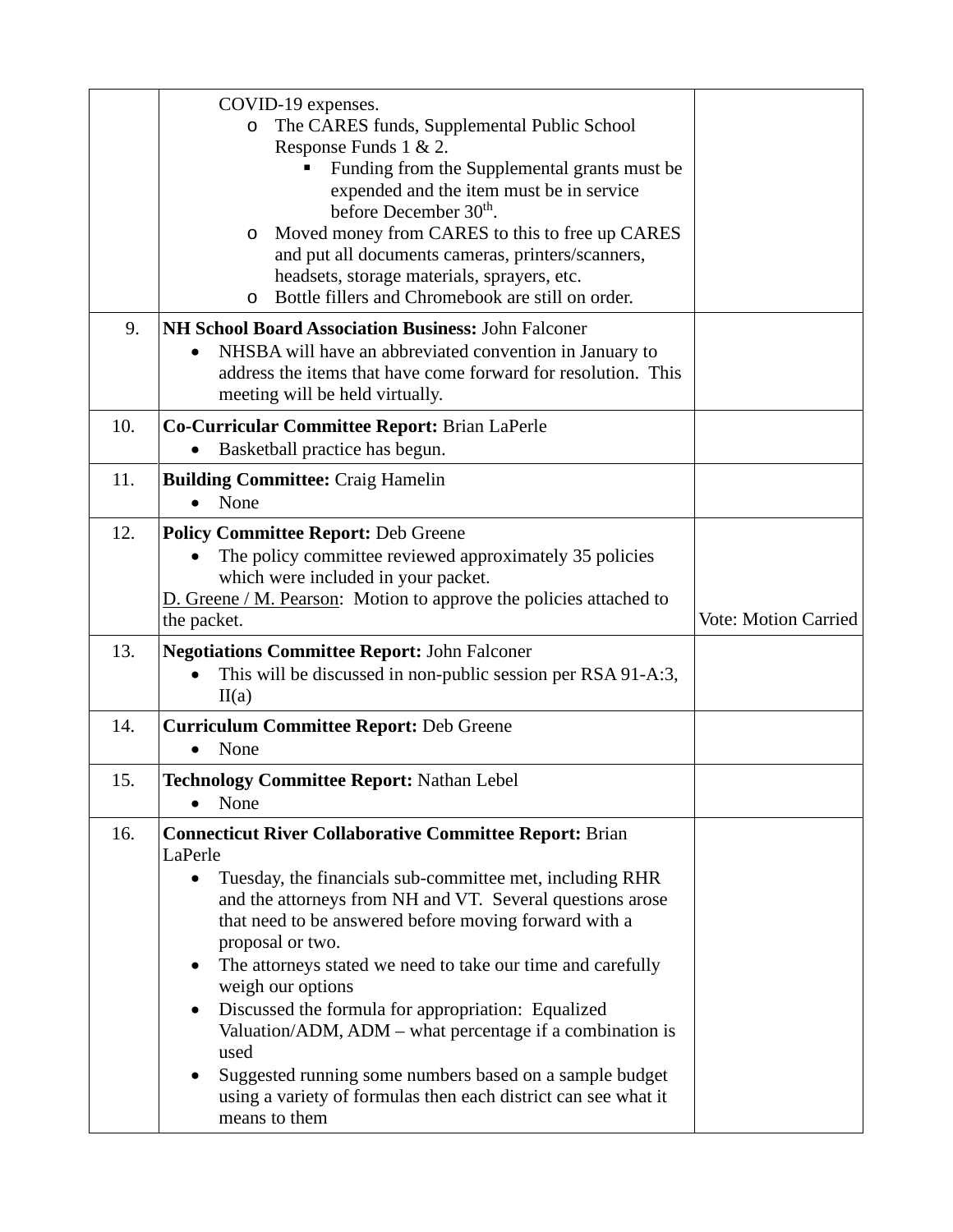|     | For costing purposes is this one united PK-12 or separated by<br>$\bullet$<br>Elementary $-$ PK-5, PK-6, or grades 7-12.<br>Brian explained his view of the consolidation.<br>$\bullet$<br>A single budget, if the elementary remained separate<br>$\circ$<br>they would be another board and separate budget.<br>Brian stated that he has never discussed this with the<br>$\circ$<br>entire board to receive their input as to a proposed<br>configuration and what it means to Colebrook.<br>Discussion from the school board member<br>Merge the middle school and high school<br>$\circ$<br>Need more time for discussion and time to think about<br>$\circ$<br>what it means to Colebrook<br>Leave PK-5 or 6 as a separate board and consolidate<br>$\circ$<br>the middle school and high school<br>Lose all local control<br>$\circ$<br>Minimal representation on the Consolidated Board, but<br>$\circ$<br>Colebrook has the largest student population. |                             |
|-----|------------------------------------------------------------------------------------------------------------------------------------------------------------------------------------------------------------------------------------------------------------------------------------------------------------------------------------------------------------------------------------------------------------------------------------------------------------------------------------------------------------------------------------------------------------------------------------------------------------------------------------------------------------------------------------------------------------------------------------------------------------------------------------------------------------------------------------------------------------------------------------------------------------------------------------------------------------------|-----------------------------|
|     | C. Brady, S. Campbell, and C. Klebe left the meeting at 7:26 pm.                                                                                                                                                                                                                                                                                                                                                                                                                                                                                                                                                                                                                                                                                                                                                                                                                                                                                                 |                             |
| 17. | <b>Unfinished Business:</b><br><b>Support Staff Agreement</b><br>C. Hamelin / D. Greene: Motion to go into non-public session per<br>RSA 91-A:3, II(a) at 7:27 pm.<br>ROLL CALL: J. Falconer – Yes; D. Greene – Yes; C. Hamelin – Yes;<br>B. LaPerle – Yes; T. McKinnon – Yes; M. Pearson – Yes; N. Lebel –<br>Yes<br>K. Wheelock and C. Covill were invited to stay for non-public<br>session.<br><b>Reviewed the Support Staff Proposal</b>                                                                                                                                                                                                                                                                                                                                                                                                                                                                                                                    | <b>Vote: Motion Carried</b> |
|     | J. Falconer / D. Greene: Motion to return to public session at 7:42<br>pm.<br>ROLL CALL: J. Falconer – Yes; D. Greene – Yes; C. Hamelin – Yes;<br>B. LaPerle – Yes; T. McKinnon – Yes; M. Pearson – Yes; N. Lebel –<br>Yes                                                                                                                                                                                                                                                                                                                                                                                                                                                                                                                                                                                                                                                                                                                                       | <b>Vote: Motion Carried</b> |
|     | <b>J.</b> Falconer / D. Greene: Motion to ratify the agreement between the<br>Colebrook Support Staff and the Colebrook School Board as<br>presented.                                                                                                                                                                                                                                                                                                                                                                                                                                                                                                                                                                                                                                                                                                                                                                                                            | <b>Vote: Motion Carried</b> |
|     | T. McKinnon entered the meeting at 7:45 pm.                                                                                                                                                                                                                                                                                                                                                                                                                                                                                                                                                                                                                                                                                                                                                                                                                                                                                                                      |                             |
|     | Budget 2021-2022<br>Revisited the 20-21 budget for balance on hand. At<br>$\circ$<br>this point the estimated balance is \$650,000.                                                                                                                                                                                                                                                                                                                                                                                                                                                                                                                                                                                                                                                                                                                                                                                                                              |                             |